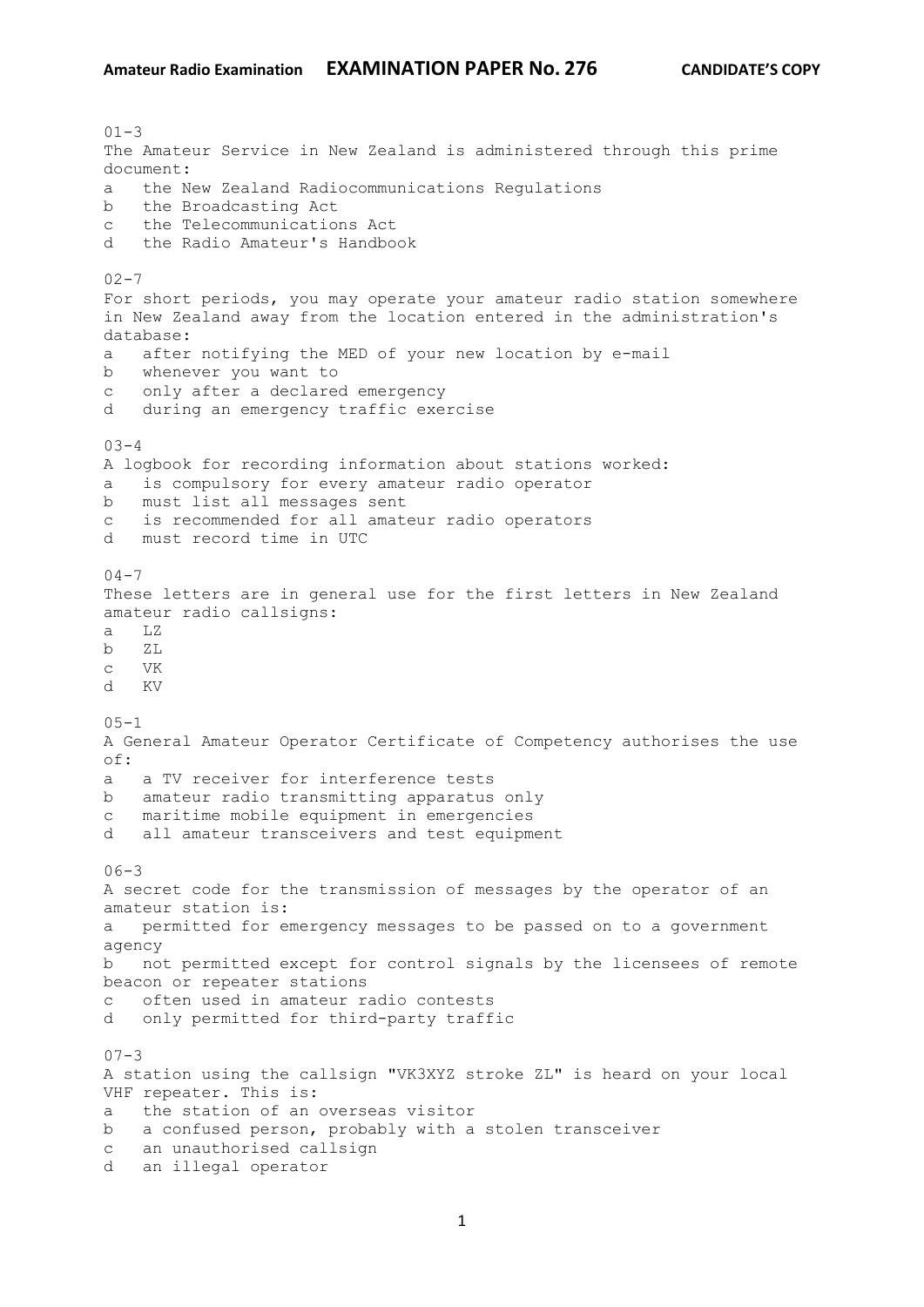$08 - 5$ In New Zealand, the "15 metre band" frequency limits are: a 21.00 to 21.45 MHz b 21.00 to 21.40 MHz c 21.00 to 21.35 MHz d 21.00 to 21.30 MHz  $09 - 5$ The following band used by amateurs is shared with another service in New Zealand: a 144 to 146 MHz b 51 to 53 MHz c 7.0 to 7.1 MHz d 24.89 to 24.99 MHz  $10 - 1$ Silicon, as used in diodes and transistors, has been doped to become: a a semiconductor b a superconductor c a conductor d an insulator  $11 - 9$ The name for the flow of electrons in an electric circuit is: a voltage b current c resistance d capacitance  $12 - 1$ One kilohm is equal to: a 1000 ohm b 10 ohm c 0.01 ohm d 0.001 ohm  $13 - 4$ The voltage to cause a current of 4.4 ampere to flow in a 50 ohm resistance is: a 2220 volt b 22.0 volt c 220 volt d 0.222 volt  $14 - 1$ A circuit has a total resistance of 100 ohm and 50 volt is applied across it. The current flow will be: a 500 mA b 50 mA c 2 ampere d 20 ampere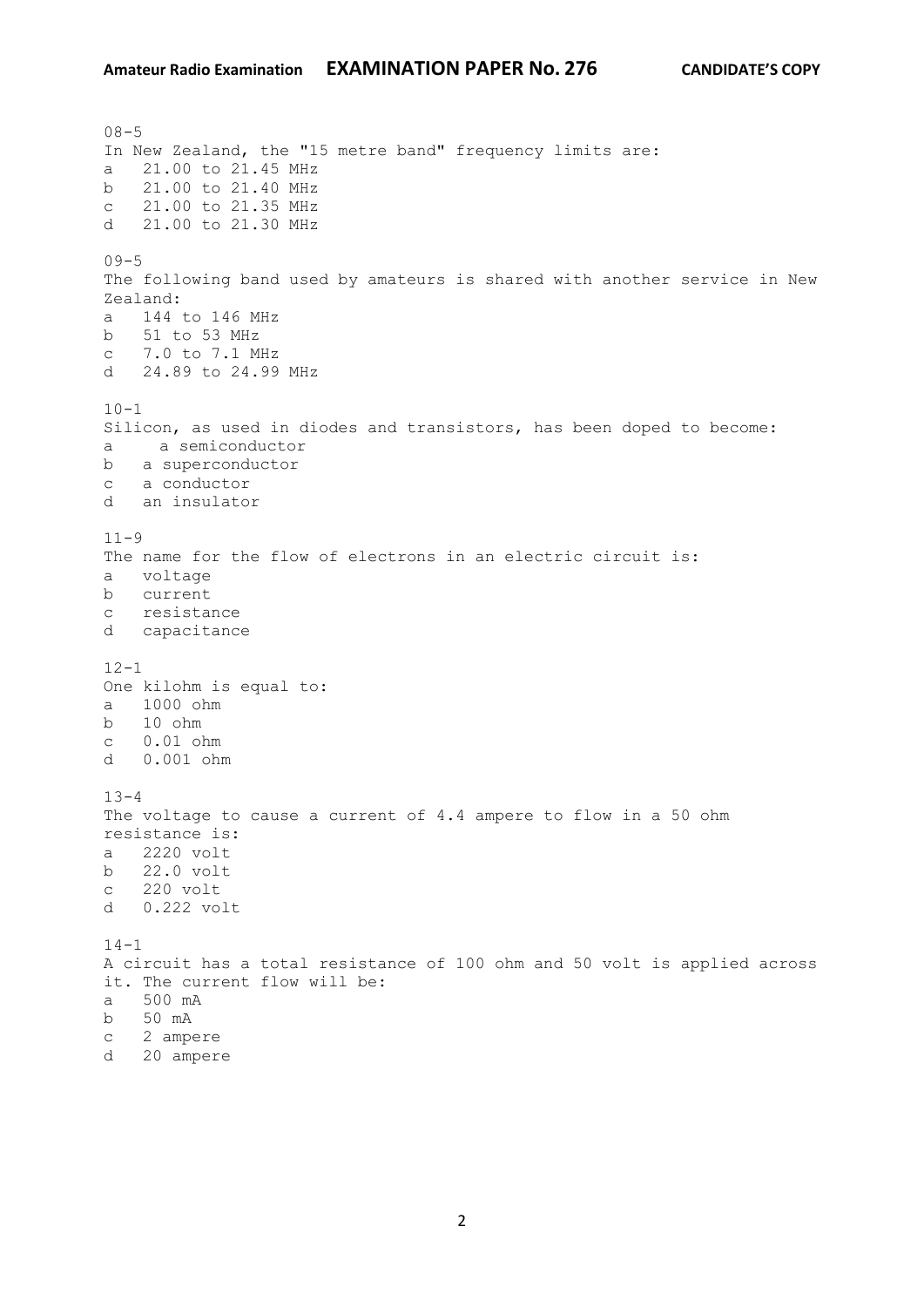$15 - 5$ Six identical 2-volt bulbs are connected in series. The supply voltage to cause the bulbs to light normally is: a 1.2 V b 12 V c 6 V d 2 V  $16 - 2$ Five 10 ohm resistors connected in series give a total resistance of: a 1 ohm b 5 ohm c 50 ohm d 10 ohm  $17 - 0$ Two 120 ohm resistors are arranged in parallel to replace a faulty resistor. The faulty resistor had an original value of: a 15 ohm b 30 ohm c 60 ohm d 120 ohm  $18-6$ A 20 ohm resistor carries a current of 0.25 ampere. The power dissipated is: a 5 watt b 2.50 watt c 1.25 watt d 10 watt 19-8 A current of 10 ampere rms at a frequency of 50 Hz flows through a 100 ohm resistor. The power dissipated is: a 500 watt b 10,000 watt c 707 watt d 50,000 watt  $20 - 3$ The current in an AC circuit completes a cycle in 0.1 second. So the frequency is: a 1 Hz b 1000 Hz c 100 Hz d 10 Hz  $21 - 6$ Capacitors and inductors oppose an alternating current. This is known as: a reactance b resistance c resonance d conductance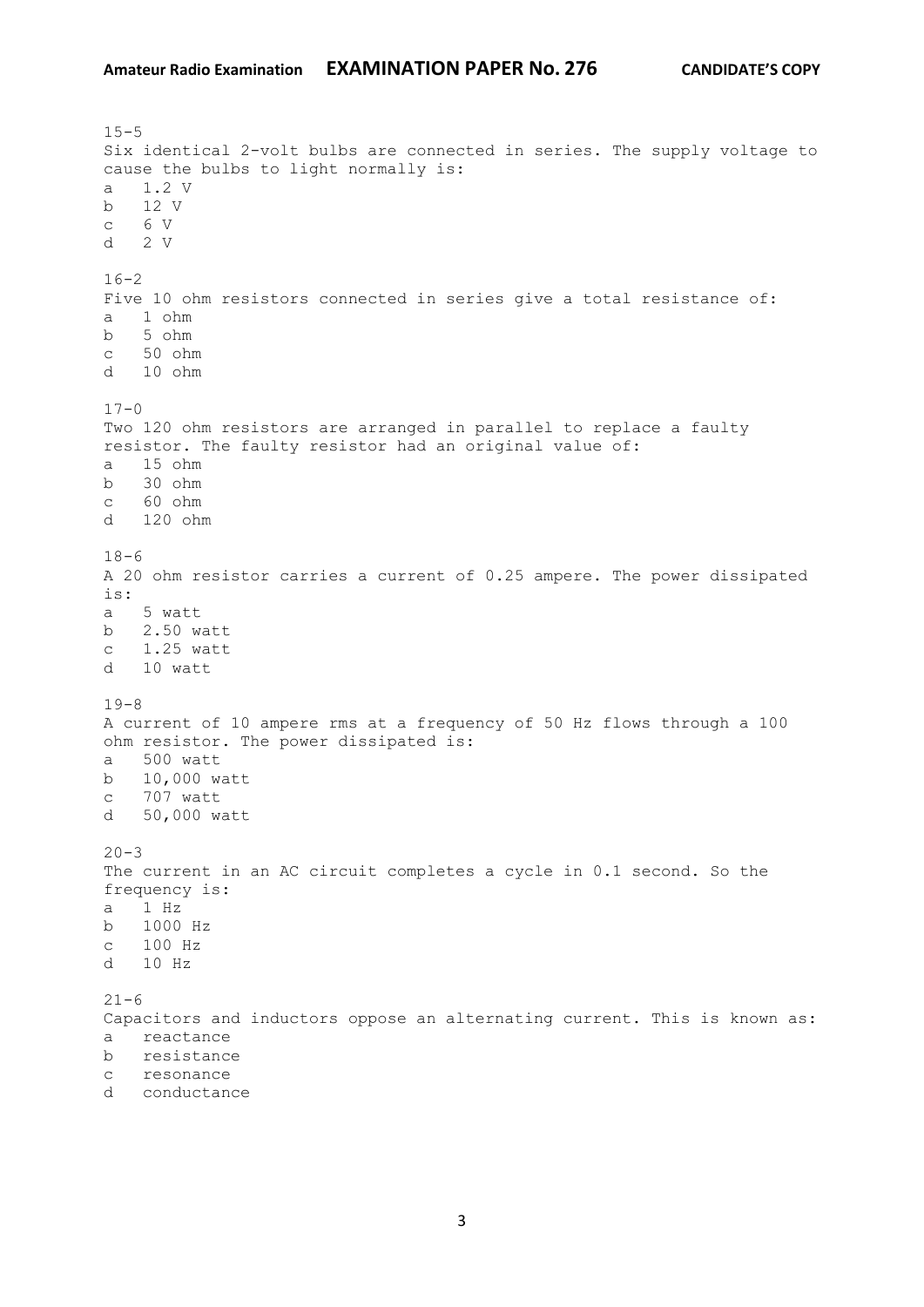$22 - 4$ A transformer with 500 turns on the primary winding and 50 turns on the secondary winding has its primary winding connected to 230 volt AC mains. The voltage across the secondary is: a 23 volt b 10 volt c 110 volt d 2300 volt  $23 - 2$ Wires carrying high voltages in a transmitter should be well insulated to avoid: a short circuits b overheating c over modulation d SWR effects  $24 - 3$ A bipolar transistor has three terminals named: a base, emitter and drain b collector, base and source c drain, source and gate d emitter, base and collector  $25 - 0$ A varactor diode acts like a variable: a resistance b capacitance c voltage regulator d inductance  $26 - 9$ A triode valve has this many grids: a one b  $t_{WQ}$ c three d three plus a filament  $27 - 9$ An rms-reading voltmeter is used to measure a 50 Hz sinewave of known peak voltage 14 volt. The meter reading will be about: a 14 volt b 28 volt c 10 volt d 50 volt  $28 - 5$ An attenuator network has 10 volt rms applied to its input with 1 volt rms measured at its output. The attenuation of the network is: a 6 dB b 10 dB c 40 dB d 20 dB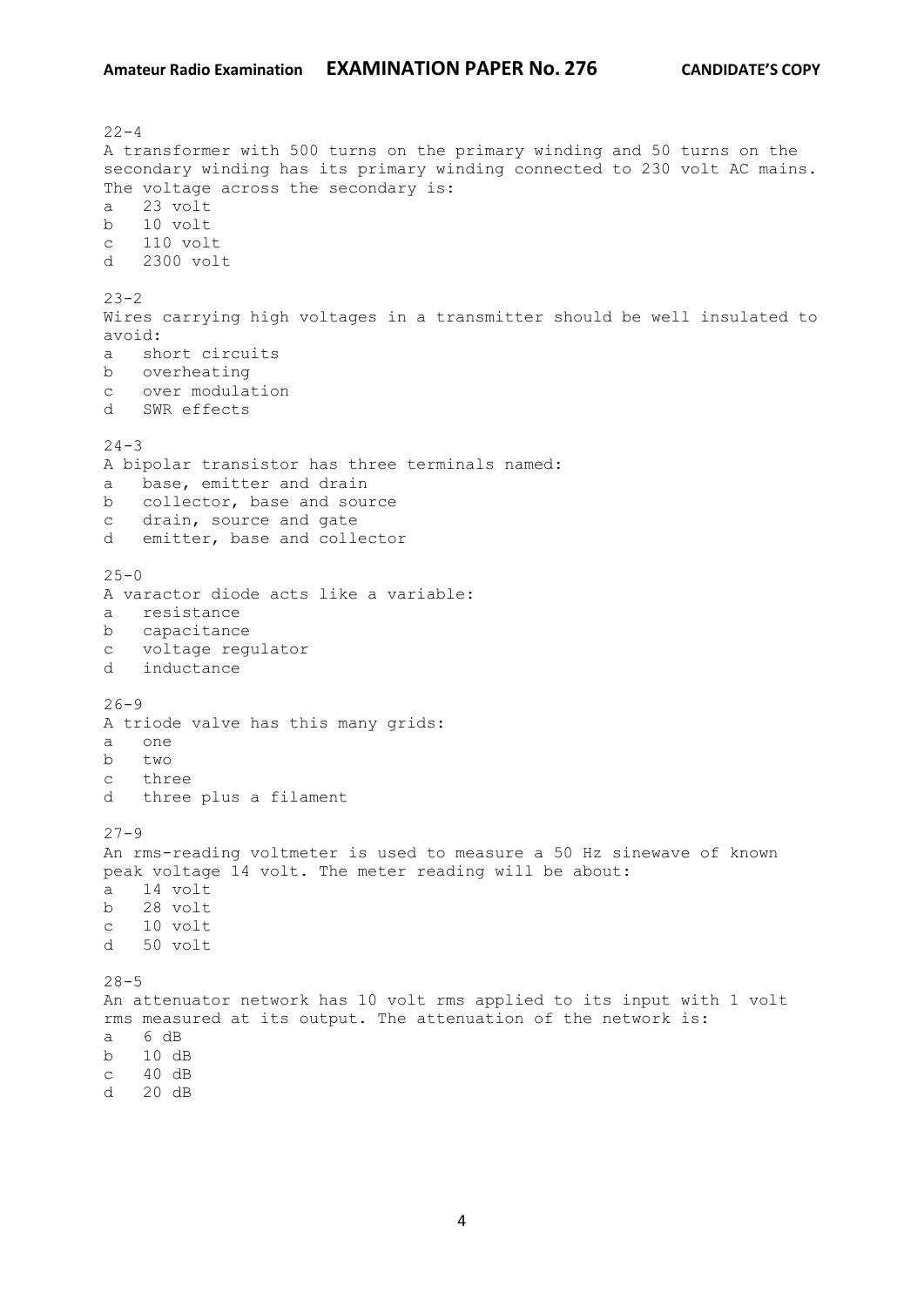$29 - 9$ In an HF station, the connection between the "antenna tuner" and the "antenna feed-point" could be made with: a 50 ohm coaxial cable b three-wire mains power cable c heavy hook-up wire d an iron-cored transformer  $30 - 1$ In a frequency modulation receiver, this is in between the antenna and the mixer: a the audio frequency amplifier b the radio frequency amplifier c the high frequency oscillator d the intermediate frequency amplifier  $31 - 4$ In a single sideband and CW receiver, this is located between the mixer and intermediate frequency amplifier: a the radio frequency amplifier b the beat frequency oscillator c the product detector d a filter  $32 - 0$ The frequency stability of a receiver is its ability to: a track the incoming signal as it drifts b provide a frequency standard c stay tuned to the desired signal d provide a digital readout 33-4 The stage in a superhet receiver with a tuneable input and fixed tuned output is the: a RF amplifier b IF amplifier c local oscillator d mixer stage  $34 - 4$ A superhet receiver, with a 500 kHz IF, is receiving a signal at 21.0 MHz. A strong unwanted signal at 22 MHz is interfering. The cause is: a insufficient IF selectivity b the 22 MHz signal is out-of-band c 22 MHz is the image frequency d insufficient RF gain 35-5 The mixer stage of a superheterodyne receiver is used to: a change the frequency of the incoming signal to that of the IF b allow a number of IF frequencies to be used c remove image signals from the receiver d produce an audio frequency for the speaker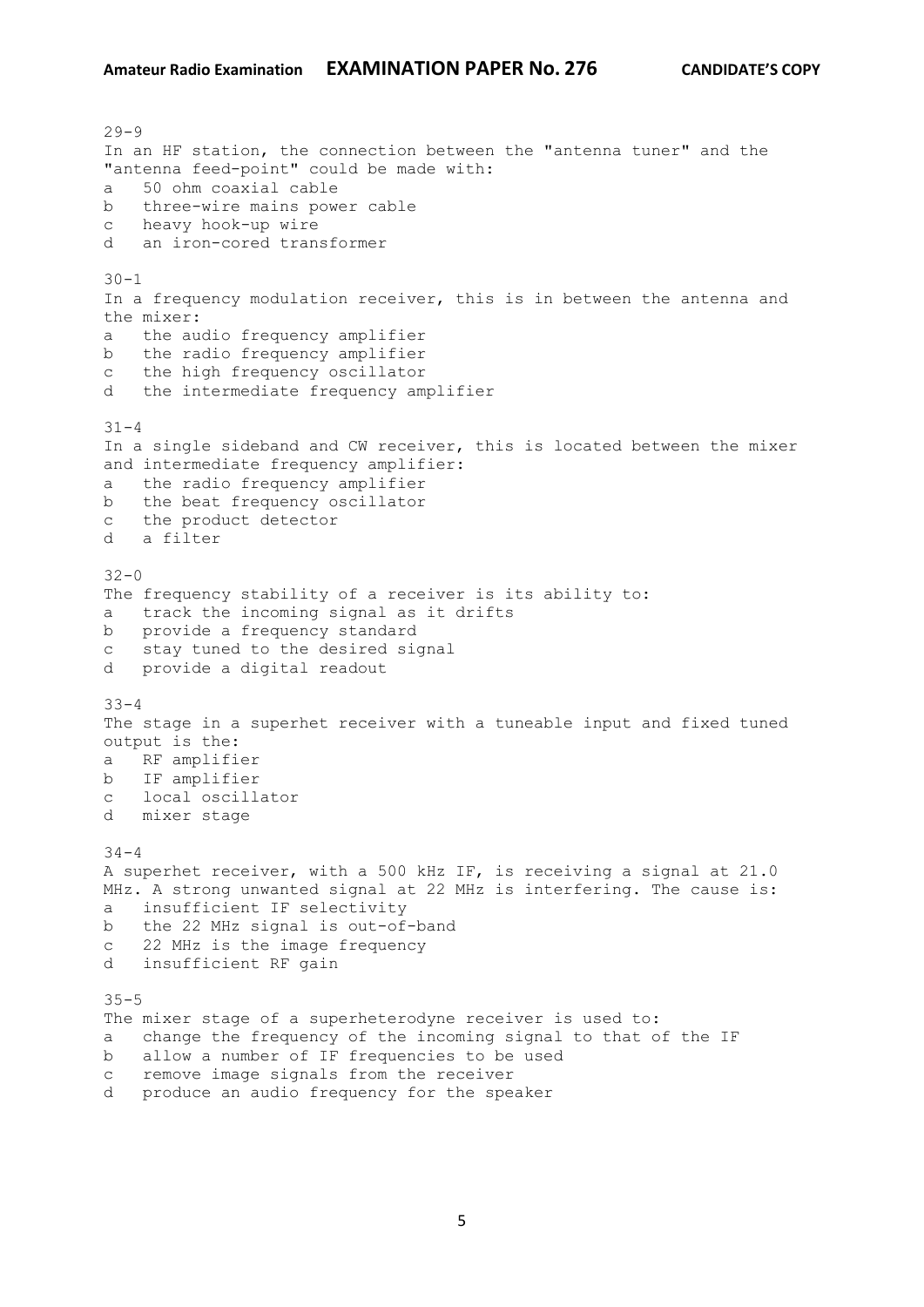$36 - 2$ The primary source of noise that can be heard in a UHF band receiver with its antenna connected is: a detector noise b atmospheric noise c man-made noise d receiver front-end noise  $37 - 1$ In a frequency modulation transmitter, the microphone is connected to the: a speech amplifier b modulator c power amplifier d oscillator 38-3 In a single sideband transmitter, the output of this is connected to a sideband-selecting filter: a balanced modulator b microphone c mixer d radio frequency oscillator 39-5 Several stations advise that your FM simplex transmission in the "two metre" band is distorted. The cause might be that: a the transmitter modulation deviation is too high b your antenna is too low c the transmitter has become unsynchronised d your transmitter frequency split is incorrect  $40 - 5$ Harmonics produced in an early stage of a transmitter may be reduced in a later stage by: a increasing the signal input to the final stage b using tuned circuit coupling between stages c using FET power amplifiers d using larger value coupling capacitors  $41 - 6$ Parasitic oscillations in the RF power amplifier stage of a transmitter may occur: a at low frequencies only b on harmonic frequencies c at high or low frequencies d at high frequencies only  $42 - 7$ A half-wave DC power supply operates from the New Zealand AC mains. The ripple frequency will be: a 50 Hz b 25 Hz c 70 Hz d 100 Hz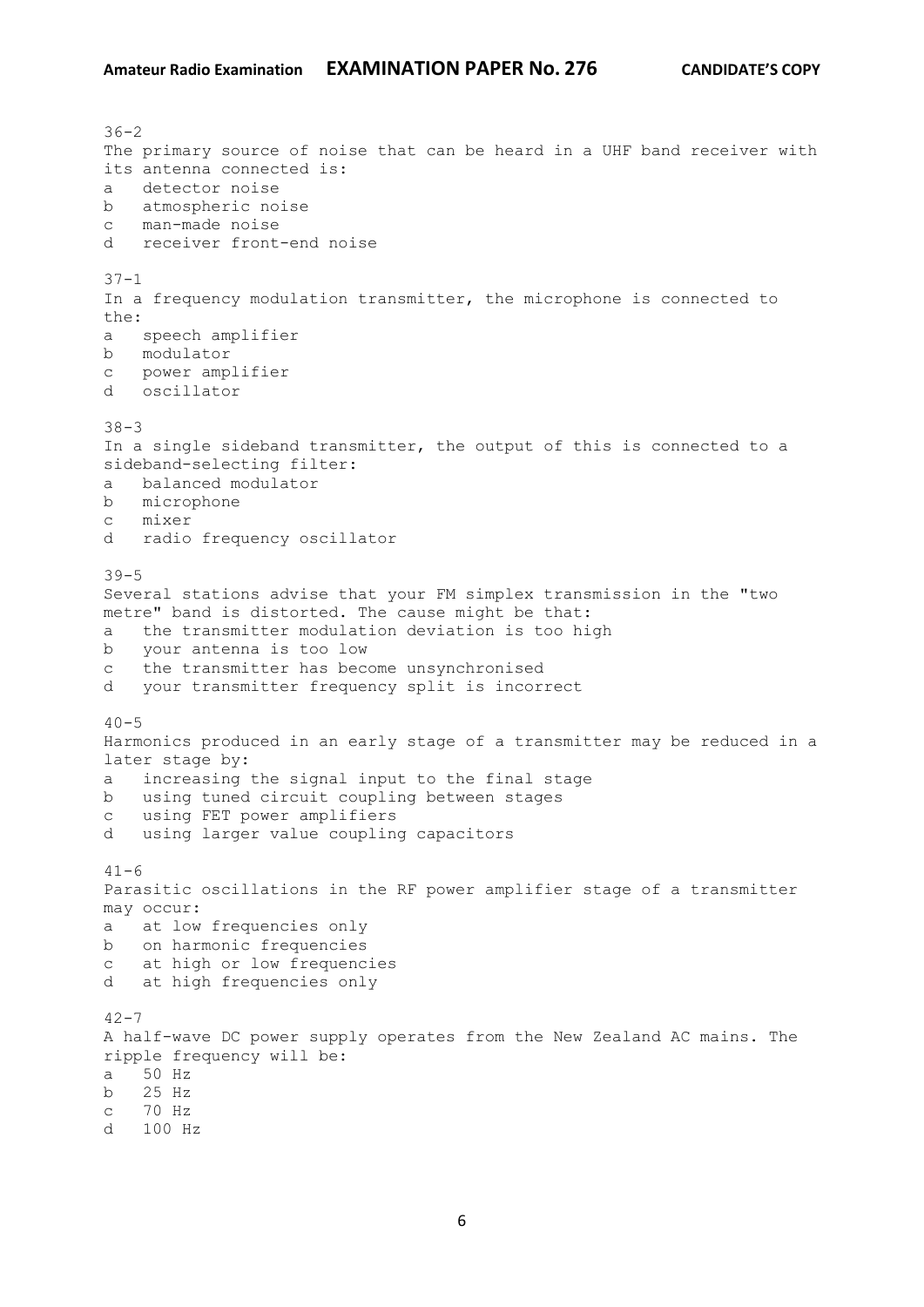$43 - 0$ A filter is used in a power supply to: a filter RF radiation from the output of the power supply b restore voltage variations c act as a 50 Hz tuned circuit d smooth the rectified waveform from the rectifier  $44 - 0$ The correct order for callsigns in a callsign exchange at the start and end of a transmission is: a your callsign followed by the other callsign b your own callsign, repeated twice c the other callsign followed by your own callsign d the other callsign, repeated twice  $45 - 3$ A repeater operating with a "positive 600 kHz split": a transmits on a frequency 600 kHz higher than its designated frequency b listens on a frequency 600 kHz higher than its designated frequency c transmits simultaneously on its designated frequency and one 600 kHz higher d uses positive modulation with a bandwidth of 600 kHz  $46 - 5$ The "split frequency" function on a transceiver allows the operator to: a monitor two frequencies simultaneously using a single loudspeaker b transmit on one frequency and receive on another c monitor two frequencies simultaneously using two loudspeakers d receive CW and SSB signals simultaneously on the same frequency  $47 - 3$ The question "who is calling me?" is asked by: a QRZ? b ORM? c QRP? d QRT?  $48 - 7$ An RF transmission line should be matched at the transmitter end to: a prevent frequency drift b transfer maximum power to the antenna c overcome fading of the transmitted signal d ensure that the radiated signal has the intended polarisation  $49 - 8$ This commonly available antenna feedline can be buried directly in the ground for some distance, without adverse effects: a 75 ohm twinlead b 300 ohm twinlead c coaxial cable

d 600 ohm open-wire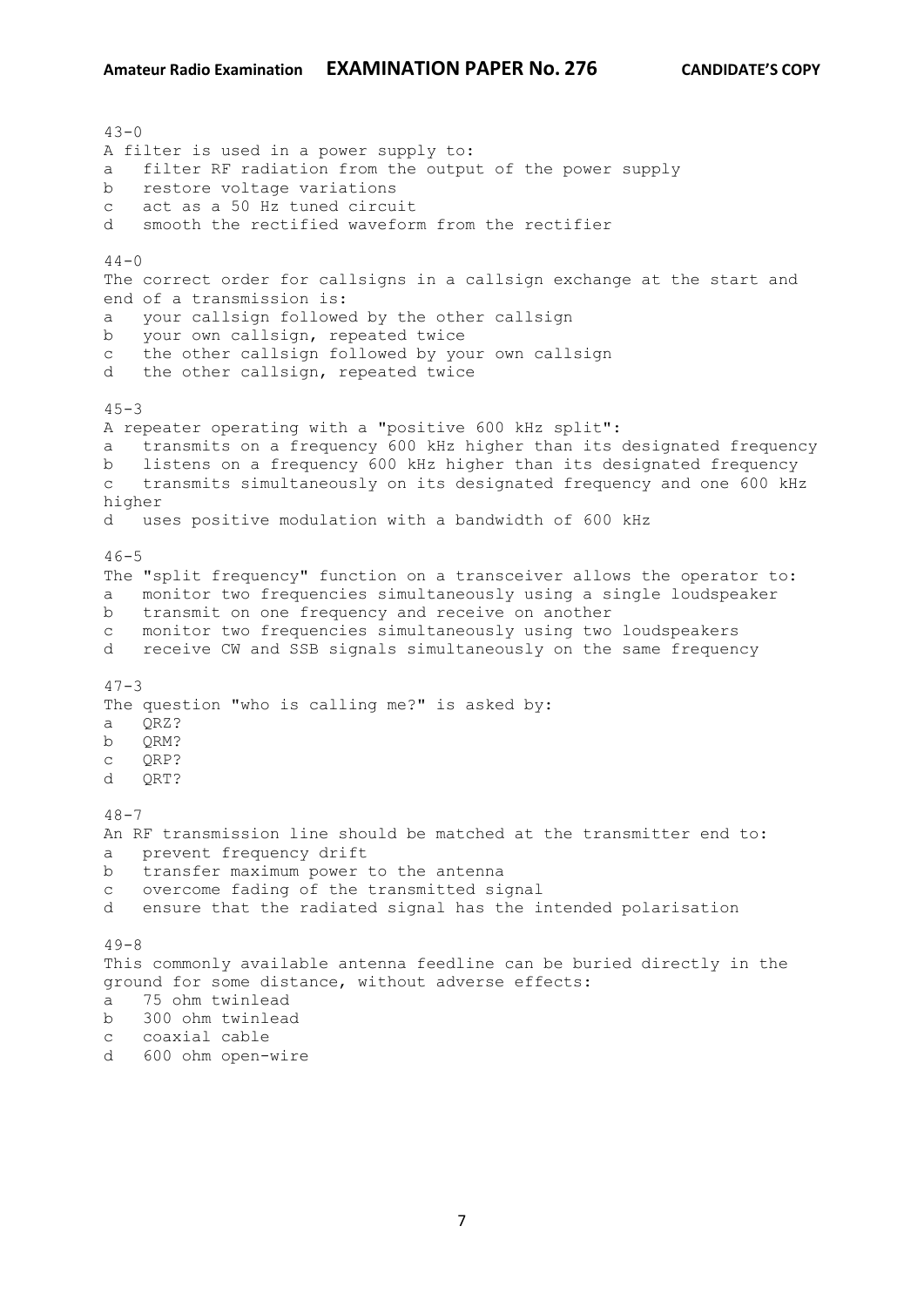$50 - 4$ A centre-fed dipole antenna for HF working can be made to operate on several bands, if the following item is installed at points in each leg: a a capacitor b an inductor c a fuse d a parallel-tuned trap  $51 - 2$ An antenna which transmits equally well in all compass directions is a: a dipole with a reflector only b dipole with director only c half-wave horizontal dipole d quarter-wave grounded vertical 52-9 A vertical antenna which uses a flat conductive surface at its base is the: a quarter-wave ground plane b vertical dipole c rhombic d long wire 53-0 The main characteristic of a vertical antenna is that it: a requires few insulators b is very sensitive to signals coming from horizontal aerials c receives signals from all points around it equally well d is easy to feed with TV ribbon feeder 54-3 Solar cycles have an average length of: a 1 year b 11 years c 6 years d 3 years 55-3 Signal fadeouts resulting from an "ionospheric storm" or "sudden ionospheric disturbance" are usually attributed to: a solar flare activity b heating of the ionised layers c over-use of the signal path d insufficient transmitted power 56-6 The skip distance of a sky wave will be greatest when the: a ionosphere is most densely ionised b signal given out is strongest c angle of radiation is smallest d polarisation is vertical